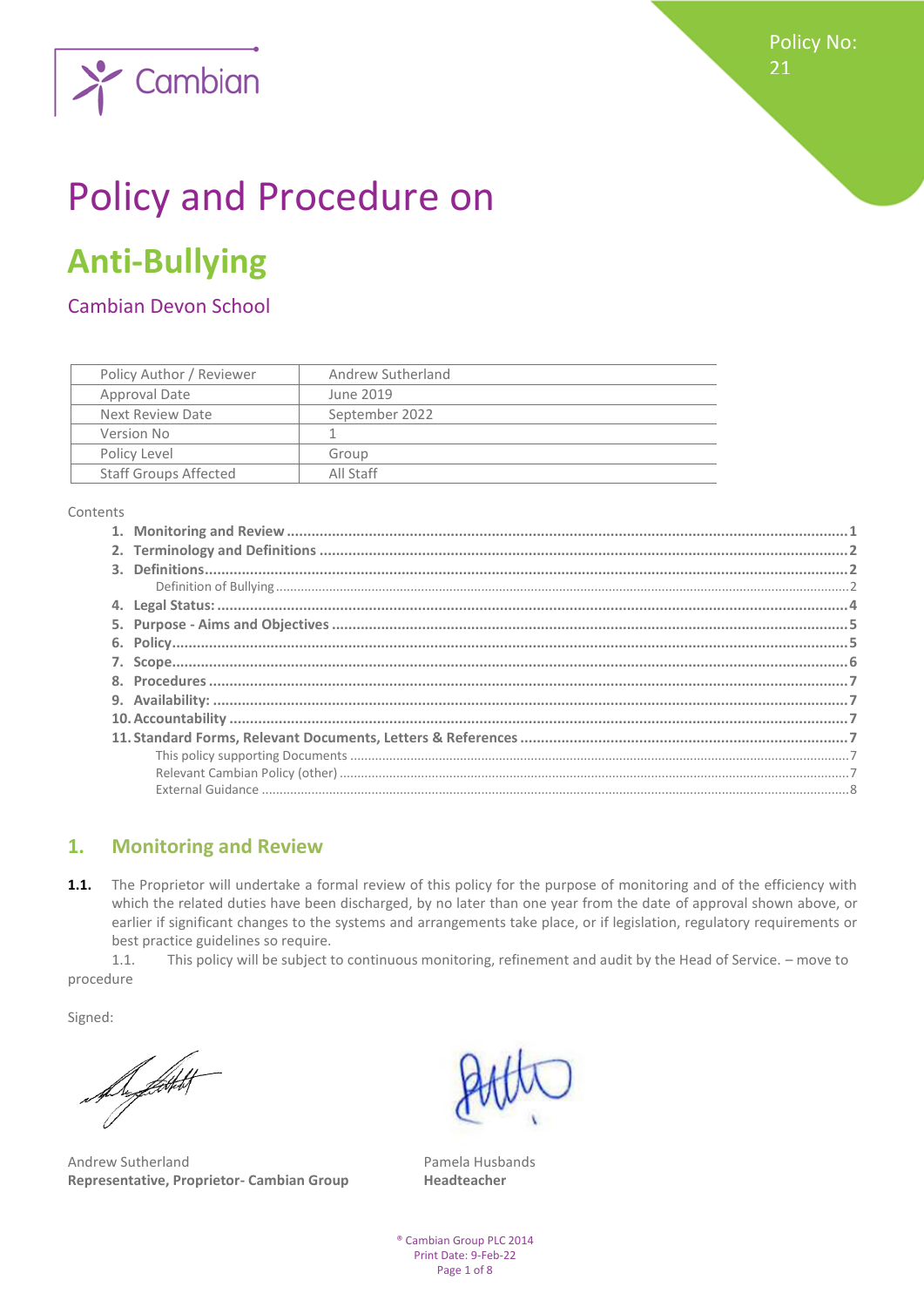

August 2021 **September 2021** 

#### <span id="page-1-0"></span>**2. Terminology and Definitions**

**2.1.** Our aim is to use consistent terminology throughout this policy and all supporting documentation as follows:

| 'Establishment' or 'Location | this is a generic term which means the school. Cambian Devon<br>School is a school                                                                                                                           |
|------------------------------|--------------------------------------------------------------------------------------------------------------------------------------------------------------------------------------------------------------|
| <b>Individual</b>            | means any child or young person under the age of 18 or young<br>adult between the ages of 18 and 25. At Devon School we have a<br>maximum capacity for 30 children attending between the ages of<br>7 and 18 |
| <b>Service Head</b>          | This is the senior person with overall responsibility for the school.<br>At Devon School this is the Headteacher who is Pamela Husbands.                                                                     |
| <b>Key Worker</b>            | Members of staff that have special responsibility for Individuals<br>residing at or attending the Establishment.                                                                                             |
| Parent, Carer, Guardian      | means parent or person with Parental Responsibility                                                                                                                                                          |
| <b>Regulatory Authority</b>  | Regulatory Authority is the generic term used in this policy to<br>describe the independent regulatory body responsible for<br>inspecting and regulating services. At Devon School this is Ofsted            |
| <b>Social Worker</b>         | This means the worker allocated to the child/family. If there is no<br>allocated worker, the Duty Social Worker or Team Manager is<br>responsible.                                                           |
| <b>Placing Authority</b>     | Placing Authority means the local authority/agency responsible<br>for placing the child or commissioning the service                                                                                         |
| <b>Staff</b>                 | Means full or part-time employees of Cambian, agency workers,<br>bank workers, contract workers and volunteers.                                                                                              |

#### <span id="page-1-1"></span>**3. Definitions**

#### <span id="page-1-2"></span>**Definition of Bullying**

- **3.1.** Bullying is an interaction between an individual or group of people with a more powerful individual or group which is perceived or intended to cause hurt, pain, suffering, humiliation or degradation.
- **3.2.** Bullying can be defined as a deliberate, unprovoked and a repeated (over time) action to intentionally humiliate, threaten, frighten or hurt an individual or group physically or emotionally. It is often motivated by prejudice against particular groups, for example, on grounds of race, religion and belief, culture, sex, gender, homophobia, special educational needs and disability (as defined in the Equality Act 2010), or because a child is adopted or is a carer. It may occur directly or through cyber-technology such as social websites, mobile phones, text messages, photographs and email. Bullying can occur through several types of anti-social behaviour. A feature of bullying in schools is that its existence is not always immediately known or suspected by those in authority. The school recognises the seriousness of both physical and emotional bullying in causing psychological damage and even suicide. Although bullying in itself is not a specific criminal act in the UK, some types of harassing or threatening behaviour or communications could be a criminal offence; for example, under the Protection from Harassment Act 1997, the Malicious Communications Act 1988, the Communications Act 2003 and the Public Order Act 1986. If our staff consider that an offence may have been committed, we will seek assistance from the police. As part of our Behaviour Policy insert name of school believes that all children and adults have the right to live in a supportive, caring environment in which pupils feel safe

| Version:                 |                | <sup>®</sup> Cambian Group PLC 2014 |
|--------------------------|----------------|-------------------------------------|
| <b>Next Review Date:</b> | September      | <b>SAFEGUARDING -: Anti-Bully</b>   |
|                          | 2022           |                                     |
| <b>Print Date:</b>       | $9 - Feb - 22$ | Page 2 of 8                         |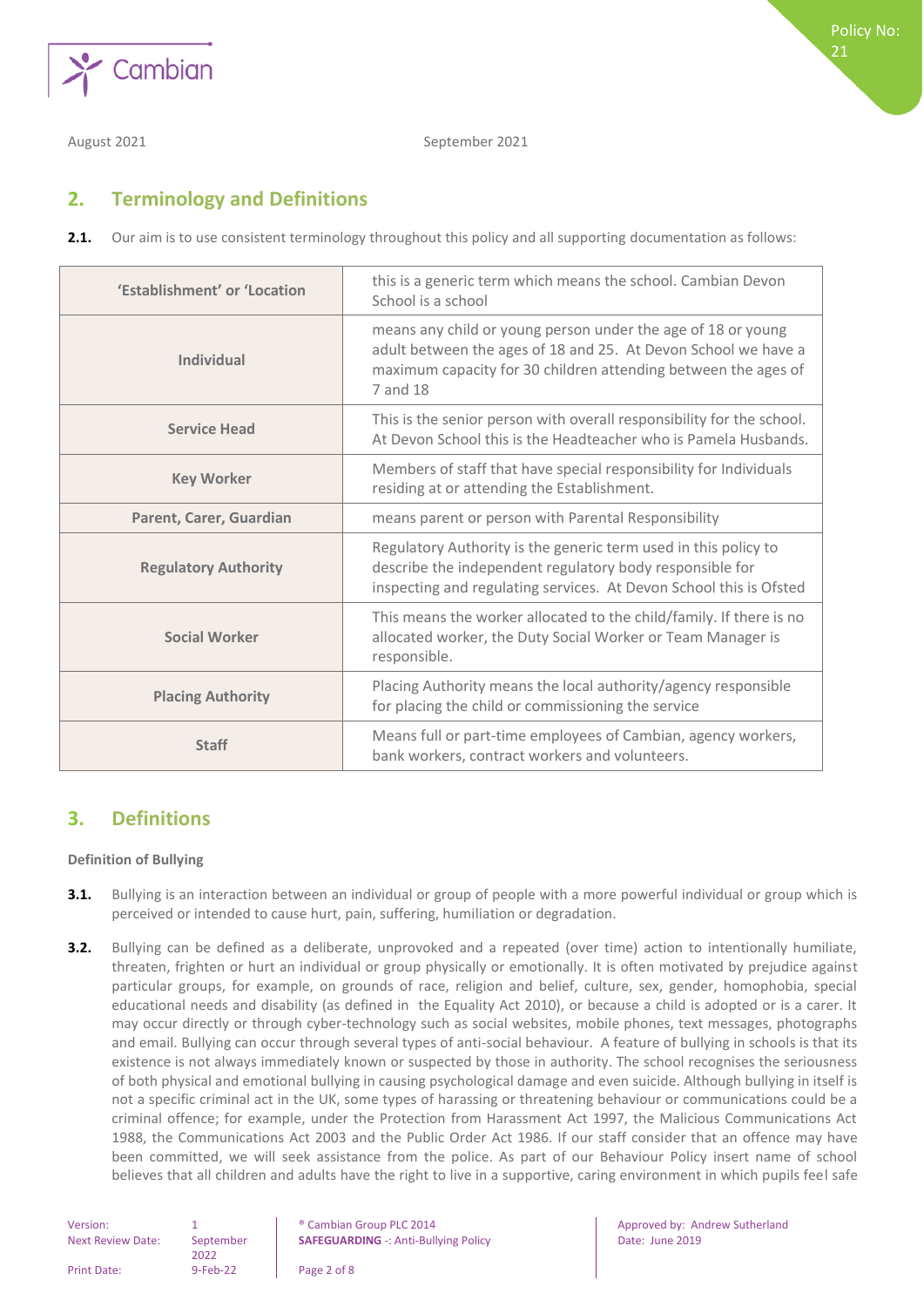

and free from bullying and harassment that may include cyber-bullying and prejudice-based bullying related to special educational need, sexual orientation, sex, race, religion and belief, gender reassignment or disability (as defined in the Equality Act 2010), and the use of discriminatory language.

- **3.3.** Bullying can be direct or indirect:
	- 3.3.1. **Direct** forms include physical violence or threats; verbal assaults and taunts; the destruction of property; extortion and unwanted sexual interest or contact. Examples of indirect forms of bullying include ignoring and withdrawal of friendships; excluding and isolating young people; malicious gossip; offensive and threatening texting; spreading rumours and abusive or offensive graffiti. Bullying may also include being forced to become involved in criminal or anti-social behaviour.
	- 3.3.2. **Emotiona**l (indirect bullying) including isolation of others by a refusal to co-operate with them and exclusion being unfriendly, excluding, tormenting (e.g. hiding books, threatening gestures), deliberately excluding from social groups or an activity by refusal to sit next to/ talk to/ work/ co-operate with others and refusal to follow staff instructions to do the above, or malicious rumours, e-mails or text messages, and also exclusion from play/discussions etc. with those whom they believe to be their friends.
	- 3.3.3. **Physical** harm or its threat including the abuse of personal property jostling, serious fighting, pushing, kicking, hitting, taking or hiding belongings, punching or any use of violence; deliberately destroying or damaging work or possessions or removing personal property, use of weapons/threatening use of weapon (or any object which could be used as a weapon), intimidation through physical gestures and actions.
	- 3.3.4. **Cyber** not occurring face to face but rather through electronic means including, but not limited to, social networking sites, internet and intranet sites, email, instant messaging, by mobile phone including through text messages and phone calls, photographs both real and manipulated and so on.
		- Increasingly, bullying is happening through new technology. This can involve sending inappropriate or hurtful text messages, emails or instant messages, posting malicious material online (e.g. on social networking websites) or sending or posting offensive or degrading images and videos. 'Cyberbullying' as it is often called, night take the form of 'real world' bullying being played out online. Situations may be deliberately engineered in order to photograph someone in a humiliating way and circulate this online. It can be particularly insidious because of the potential to follow children wherever they are, including in the home.
		- "Cyber-bullying is an aggressive, intentional act carried out by a group or individual, using electronic forms of contact, repeatedly over time against a victim who cannot easily defend him or herself." We recognise that the advent of cyber-bullying adds a new and worrying dimension to the problem of bullying as there no safe haven for the person being bullied. Unlike other forms of bullying, cyber-bullying can follow children and young people into their private spaces and outside school hours. Cyber-bullies can communicate their messages to a wide audience with remarkable speed, and can often remain unidentifiable and unseen. ICT may be used to send threatening pictures or messages to others.
		- Seven categories of cyber-bullying have been identified:
			- o **Text message** bullying involves sending unwelcome texts that are threatening or cause discomfort;
			- Picture/video-clip bullying via mobile phone cameras is used to make the person being bullied feel threatened or embarrassed, with images usually sent to other people. 'Happy slapping' involves filming and sharing physical attacks;
			- o **Phone call** bullying via mobile phone uses silent calls or abusive messages. Sometimes the bullied person's phone is stolen and used to harass others, who then think the phone owner is responsible. As with all mobile phone bullying, the perpetrators often disguise their numbers, sometimes using someone else's phone to avoid being identified;
			- o **Email bullying** uses email to send bullying or threatening messages, often using a pseudonym for anonymity or using someone else's name to pin the blame on them.
			- o **Online grooming**, Chat room and Social Networking Site abuse involves sending menacing or upsetting responses to children or young people.
			- o Bullying through **instant messaging** (IM) is an Internet-based form of bullying where children and young people are sent unpleasant messages as they conduct real-time conversations online;

| Version:                 |                   | <sup>®</sup> Cambian Group PLC 2014         |
|--------------------------|-------------------|---------------------------------------------|
| <b>Next Review Date:</b> | September<br>2022 | <b>SAFEGUARDING -: Anti-Bullying Policy</b> |
| Print Date:              | $9$ -Feb-22       | Page 3 of 8                                 |

Approved by: Andrew Sutherland Date: June 2019

Policy No: 21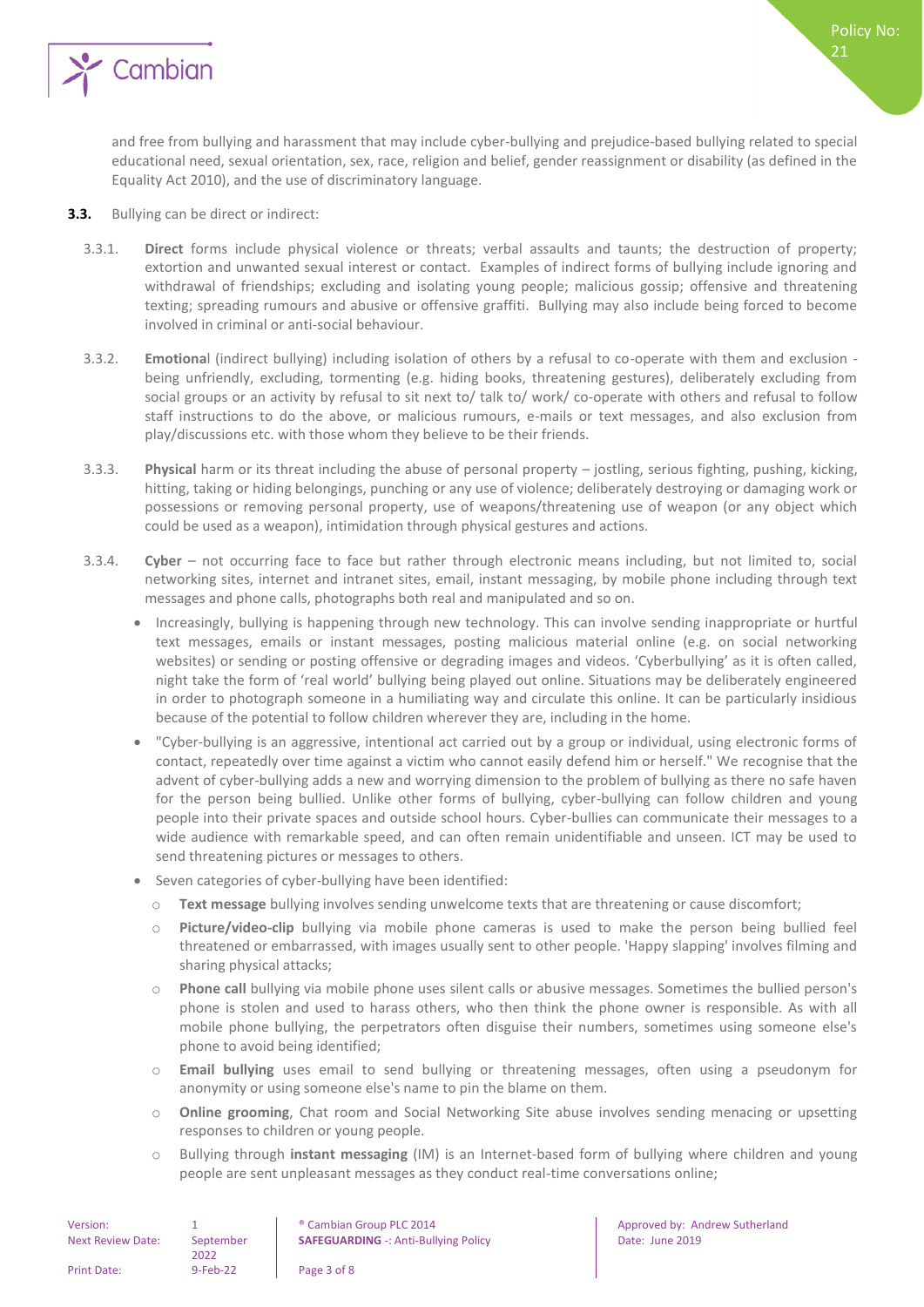

- o Bullying via **websites** includes the use of defamatory blogs (web logs), personal websites and online personal polling sites. There has also been a significant increase in social networking sites for young people, which can provide new opportunities for cyber-bullying.
- Because of the anonymity that new communications technologies offer, anyone with a mobile phone or Internet connection can be a target for cyber-bullying. Furthermore, bullies can reach much larger numbers within a peer group than they can with conventional bullying. Vindictive comments posted on a website, for instance, can be seen by a large audience, as can video clips sent by mobile phone. Most cyber-bullying is done by children of the same age. Although it leaves no visible scars, cyber-bullying of all types can be extremely destructive. Research has found that:
	- o Between a fifth and a quarter of children have been cyber-bullied at least once over the previous few months;
	- o Phone calls, text messages and email are the most common forms of cyber-bullying;
	- o There is more cyber-bullying outside school than in;
	- o Girls are more likely than boys to be involved in cyber-bullying in school, usually by phone;
	- o For boys, text messaging is the most usual form of cyber-bullying, followed by picture/video clip or website bullying;
	- o Picture/video clip and phone call bullying are perceived as the most harmful forms of cyber-bullying;
	- o Website and text bullying are equated in impact to other forms of bullying;
	- o Around a third of those being cyber-bullied tell no one about the bullying.
- **3.4.** Cambian Children's Services takes all form of bullying seriously and is particularly concerned to take action in relation to incidents which include racist, sexist, disability or homophobic elements. In these cases such issues will be specifically addressed with the bully (and his / her parent / carer / staff as appropriate) in the course of incident management.
	- **Racist**  Bullying directed at individuals of a certain race, culture, ethnicity, language, faith, community, national origin or national status. The distinctive feature of racist bullying is that the victim is attacked not as an individual but as the representative of a family, community or group. This is an area where schools are required to keep statistics about incidents.
	- **Cultural** focusing on and/or playing off perceived cultural differences or similar. Sexist covers a wide range of behaviour from name calling to physical sexual assault. It is the use of sexual language or negative stereotyping on the basis of gender. Sexual - is unwanted or inappropriate physical contact or sexual innuendo.
	- **Homophobic** This is bullying which is directed towards people who are openly gay, bisexual, are perceived as gay, or show characteristics. Heterosexual young people subject to homophobic bullying are less reluctant to report it as this may enforce the stereotypical way that they are already viewed by others so sensitivity and positive support is required for victims.
	- **Religious** Attacking faith, belief, religious practice or custom. Special Educational Needs and Disability remarking upon, drawing attention to, or discriminating against persons with physical disabilities or learning difficulties or other identified special educational needs such as emotional and behavioural disabilities (EBD) and Specific Learning Difficulties (SLD) - (Dyslexia, Dyscalculia and Dyspraxia.
- **3.5. Verbal** Name-calling, sarcasm, spreading rumours, making snide comments, teasing, humiliating others, threatening others, inciting others to humiliate and threaten others.
- <span id="page-3-0"></span>**3.6. Written** – Spreading rumours, writing or printing unkind or malicious on paper.

#### **4. Legal Status:**

- **4.1.** Complies with Part 3, paragraph 10 of The Education (Independent School Standards Compliance Record) (England) (Amendment) Regulations.
- **4.2.** Cambian Group complies with legislation / regulations and requirements under the Quality Standards 2015 Social Care, England Children and Young Persons, England The Children's Homes (England) Regulations 2015. The Health and Social Care Act 2008 (Regulated Activities) Regulations 2015. Care Home (Wales) Regulation 2002

| Version:                 |                   | <sup>®</sup> Cambian Group PLC 2014         |
|--------------------------|-------------------|---------------------------------------------|
| <b>Next Review Date:</b> | September<br>2022 | <b>SAFEGUARDING -: Anti-Bullying Policy</b> |
| Print Date:              | $9 - Feb - 22$    | Page 4 of 8                                 |

Approved by: Andrew Sutherland Date: June 2019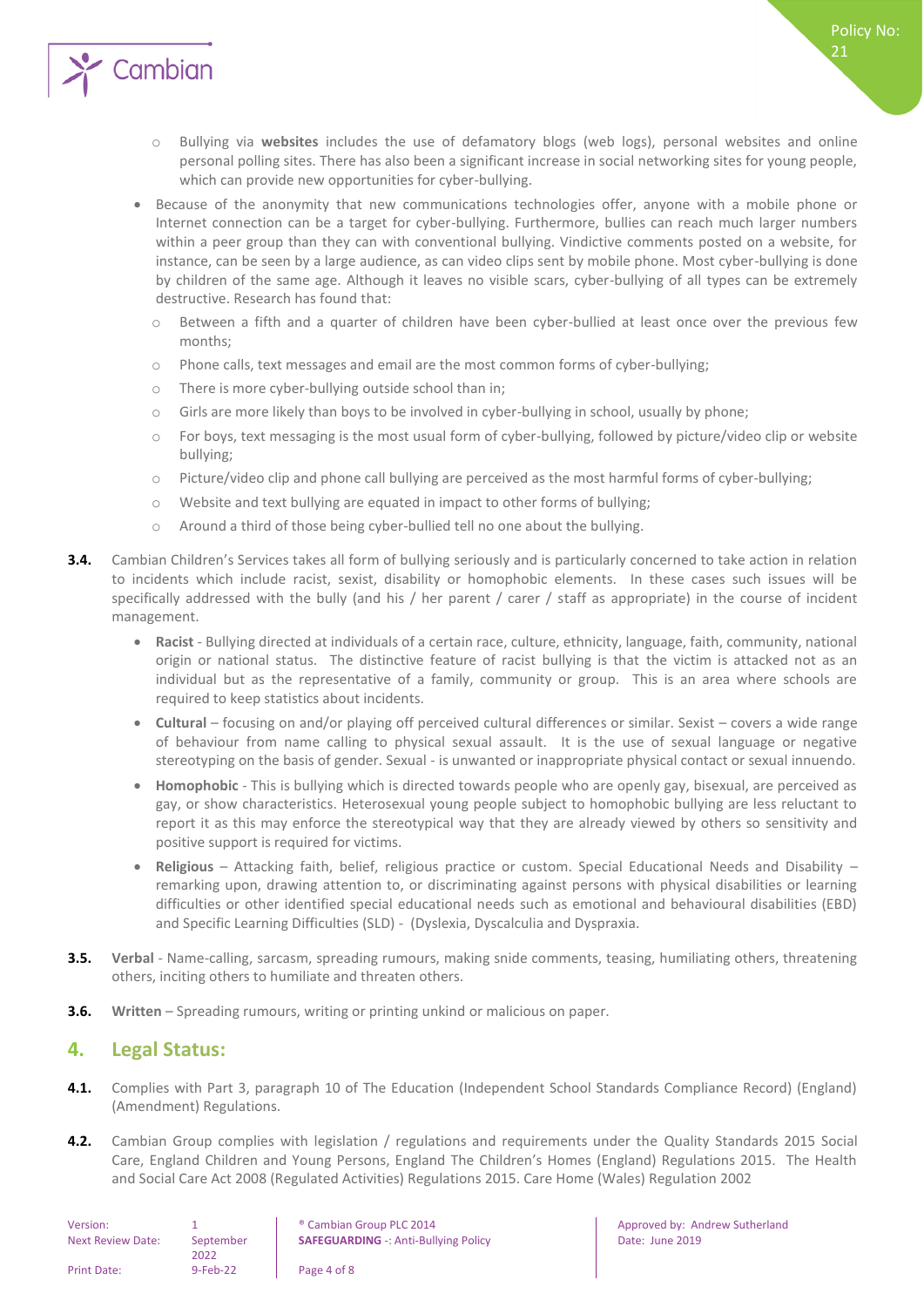

- **4.3.** Preventing and Tackling Bullying: Advice for Headteacher, staff and governing bodies: DfE Guidance (October 2014): and the relevant aspects of Safe to Learn, embedding anti-bullying work in schools. Supporting children and young people who are bullied: advice for schools: DfE Guidance (March 2014). Cyberbullying: advice for Headteacher and school staff: (November 2014). Advice for parents and carers on cyberbullying: (November 2014) along with having regard for the guidance set out in the DfE (Don't Suffer in Silence booklet).
- **4.4.** Has regard to the Equality Act 2010 and the Public Sector Equality Duty.

#### <span id="page-4-0"></span>**5. Purpose - Aims and Objectives**

- **5.1.** To seek to create a culture in which bullying of any kind is not accepted by anyone.
- **5.2.** To enable all staff to understand what constitutes bullying.
- **5.3.** We make it clear to Individuals, staff and parents that bullying is completely unacceptable. We strongly believe, as part of our behaviour policy, that Individuals have the right to study in a safe, supportive and secure environment, free from physical threats, verbal taunts and any form of harassment. Incidents of bullying threaten this and cause enormous stress to victims. We are therefore strongly committed to the avoidance of bullying in all its forms.
- **5.4.** To provide a clear framework for dealing with incidents of bullying, ensuring that bullies are dealt with swiftly and firmly. Our straightforward procedures make it easy to report bullying, including cyber bullying and bullying outside of school. Therefore if bullying does occur, Individuals should be able to tell, and know that incidents will be dealt with promptly and effectively.
- **5.5.** For all staff to be vigilant in recognising if bullying is taking place, and deal with it thoroughly and with sensitivity. Our aim is to promote positive relationships amongst all and to develop a culture in which individuals are listened to and their concerns taken seriously.
- **5.6.** We believe that the principle means of prevention is through the maintenance of conditions where bullying is less likely to flourish and is more easily detected. All Individuals are known to us personally and it is therefore easier for us to detect signs of possible distress. Moreover, we feel that it is important that they have free and informal access to the Head of Service and other staff. This can be seen in the procedures we adopt. However, a formal anti-bullying policy is of utmost importance. We aim to promote a transparency in human relationships so that children and young people, by default, are held to account for the feelings they may evoke in others.
- **5.7.** This policy applies to all activities both on and away from the location.
- **5.8.** In the event of bullying taking place among the staff, the Head of Service should be informed and appropriate decisions made with possible reference to the relevant Employment Policies and Procedures. Accusations of bullying of an Individual by members of staff will be investigated thoroughly.
- **5.9.** Members of staff to whom disclosures are made should initiate the following procedures themselves and/or consult with the relevant staff as appropriate. All disclosures, whether from an Individual, a parent, a member of staff or a volunteer should be taken seriously and treated with sensitivity. The victim(s) should be made aware that their safety is considered to be of paramount importance.

### <span id="page-4-1"></span>**6. Policy**

- **6.1.** To proactively work to prevent and eliminate any form of bullying by:
	- 6.1.1. promoting good behaviour and positive relationships based on mutual respect. making pupils fully aware of the school's policy through, for example, a list of expectations;
	- 6.1.2. ensuring pupils understand that if they have been bullied or have witnessed bullying, they should tell a member of staff, their parents or any helpful adult or friend;

21

Policy No: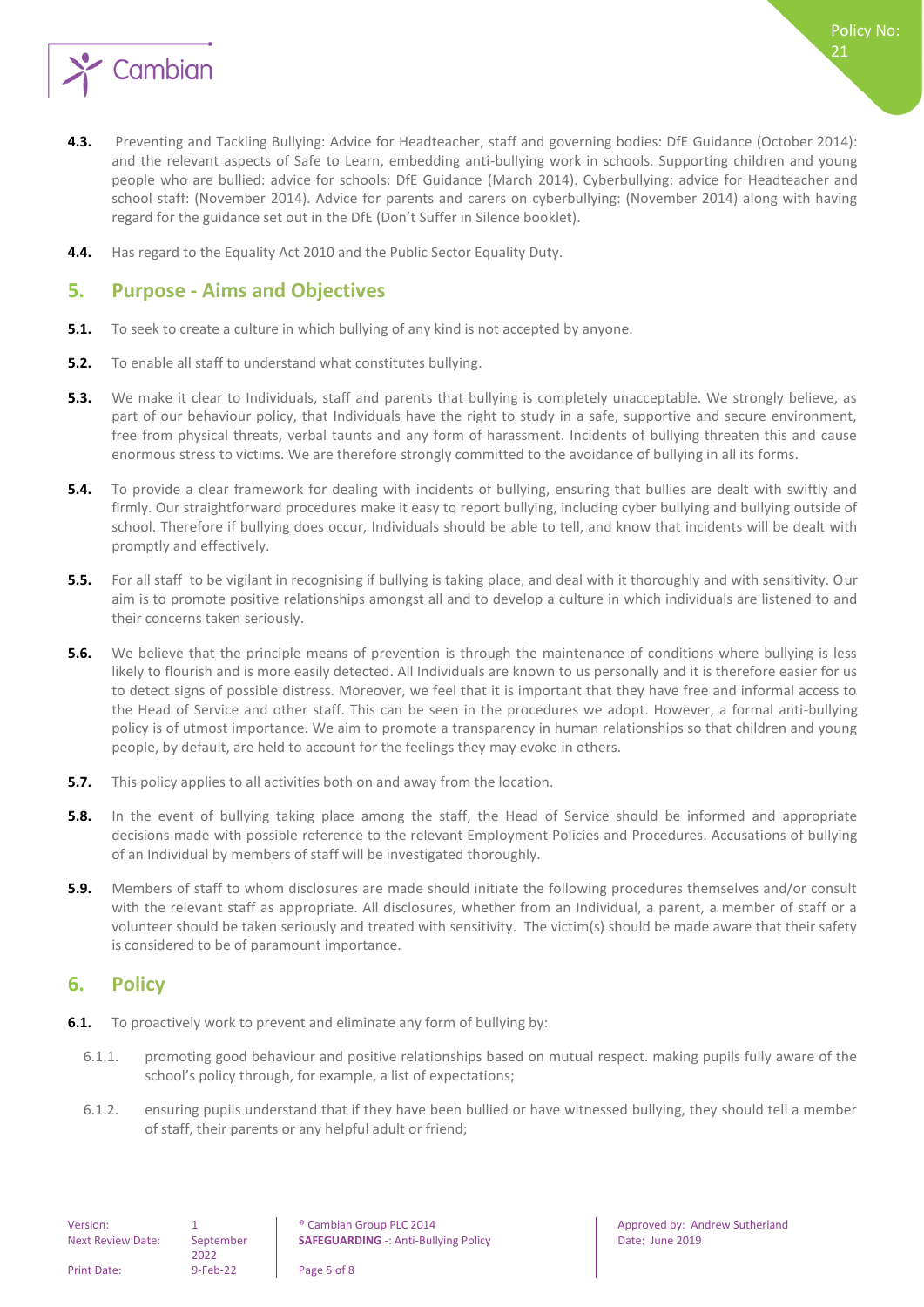

- 6.1.3. promoting anti-bullying using educational elements such as our scheme for Personal, Social, Health, Economic education (PSHE)education assemblies, circle time, projects, drama, stories, literature, with discussion of differences between people and the importance of avoiding prejudice based language;
- 6.1.4. developing Social and Emotional Aspects of Learning (SEAL) throughout insert name of school and the curriculum;
- 6.1.5. informing parents by various means of the school's anti-bullying policy whilst encouraging them to support it;
- 6.1.6. providing counselling and help for victims of bullies and for bullies themselves ;
- 6.1.7. imposing reasonable, proportionate and consistent sanctions as and when necessary;
- 6.1.8. developing initiatives to raise awareness of the negative impact of bullying by any member of our community such as an anti-bullying assembly and peer mentoring;
- 6.1.9. familiarising all staff with the anti-bullying policy through In-Service training and Professional Development to ensure it is applied consistently and fairly and by showing respect for all, that they act as good role models for Individuals.
- **6.2.** For all Cambian Children's Services staff / carers to address issues of bullying in a consistent manner
- **6.3.** To make young people, parents / carers and staff aware of what steps to take when an incident of bullying has occurred.
- **6.4.** To demonstrate to bullies that their behaviour is unacceptable and to reassure victims that action will be taken to keep them safe, which includes strategies to address bullies' problematic behaviour in a fair, firm, non-oppressive manner and to provide them with support to enable them to change their behaviour.
- **6.5.** To clarify issues of responsibility for responding to incidents of bullying and to emphasise to staff, young people, parents and other interested parties the company's 'zero tolerance' attitudes towards bullying behaviour.
- **6.6.** To eliminate intimidating behaviour and promote an ethos in which each young person is safe and able to realise their full potential.
- **6.7.** To reassure parents / carers and placing social workers that the company takes the issue of bullying seriously and will take the necessary action to minimise its impact on the young people who live and are educated there in.
- **6.8.** To ensure records are kept to evaluate the effectiveness of the approach or to enable patterns to be identified.
- **6.9.** To ensure that each Individual is treated fairly and with respect.
- **6.10.** Bullying can take place between pupil and pupil, staff and staff and staff and pupil. We consider the pastoral care of the pupils and staff to be of prime importance. In class, this role largely rests with the class teacher. It is school policy that any misdemeanour will be dealt with by the member of staff present when it occurs, whether in the playground, classroom, cloakroom or any part of the school. A common code of behaviour is expected from everyone at Insert name of School (see Behaviour Policy). All staff and volunteers at Insert name of School are expected to treat each other with a professional level of respect. The term 'bullying' is commonly associated with acts of violence but nonphysical bullying is experienced by many pupils at some period during their school career. We believe that all children and staff should be able to work and play without any fear of being bullied by any other person. Bullying is not tolerated and all accusations are to be taken seriously and dealt with. Bullying can take place between pupil and pupil, staff and staff and staff and pupil. We consider the pastoral care of the staff and children to be of prime importance. In class this role largely rests with the class teacher. It is school policy that any misdemeanour will be dealt with by the member of staff present when it occurs, whether in the playground, classroom, cloakroom or any part of the school. A common code of behaviour is expected from everyone in the school (see Behaviour Policy). All staff and volunteers at our school are expected to treat each other with a professional level of respect.

#### <span id="page-5-0"></span>**7. Scope**

Next Review Date: September

2022

Version: 1 1 8 | ® Cambian Group PLC 2014 | Approved by: Andrew Sutherland **SAFEGUARDING** -: Anti-Bullying Policy **Date: University Policy** Date: June 2019

Policy No:

 $21$ 

Print Date: 9-Feb-22 Page 6 of 8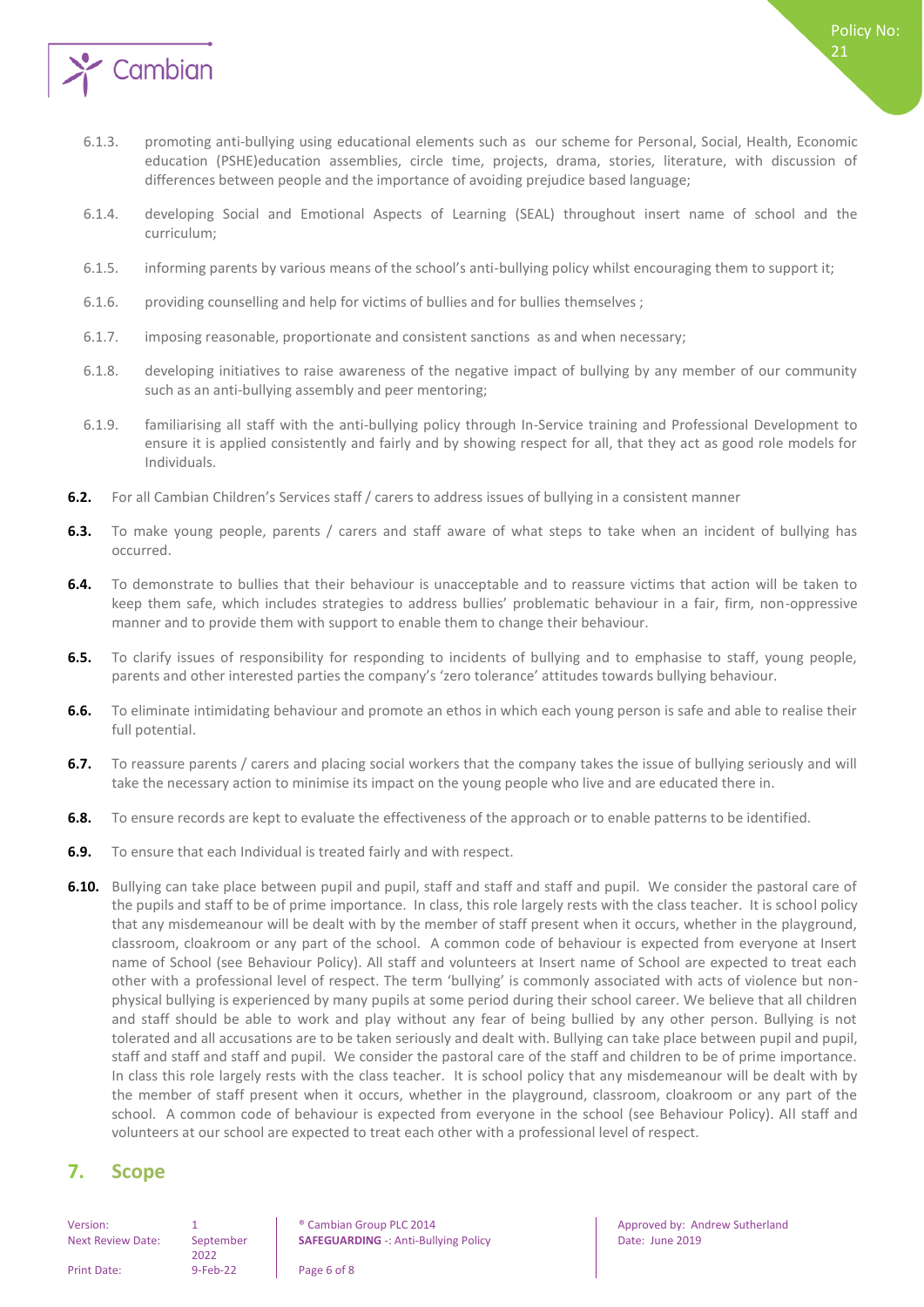

- **7.1.** The policy applies to all incidents of bullying between young people whether they occur within or outside the setting including cyber bullying. If there are concerns about young people being bullied by staff / carers, these will be addressed through the Whistle-blowing / Safeguarding Policies.
- **7.2.** If a young person is being bullied by another young person with whom they attend School or who lives in another establishment the same procedures apply. If a young person is bullied or bullies others while on contact visits this information will be shared with the young person's Social Worker and a strategy agreed to manage / prevent further incidents.
- **7.3.** Where there are concerns around staff on staff bullying, these will be addressed through the Harassment & Bullying Policy, Whistle Blowing policy and Code of Conduct.

#### <span id="page-6-0"></span>**8. Procedures**

- **8.1.** Heads of Service for all Cambian locations are responsible for ensuring that clear local procedure is in place to support this policy for preventing and managing bullying incidents and that the procedure is routinely reviewed to reflect current and up to date local procedures and protocols.
- **8.2.** Procedures for the prevention and management of bullying incidents are underpinned by this policy and are set out in localised procedures using templates for each of our service types.
- **8.3.** Devon School utilises an Anti-Bullying Consequences Chain, which has been introduced to all student during assembly. All students and parents have been asked to sign to confirm they have read and understood the procedure.

#### <span id="page-6-1"></span>**9. Availability:**

**9.1.** This policy and supporting procedure for each location is made available to parents, carers, staff and Individuals at the location office and where appropriate on the location's website.

#### <span id="page-6-2"></span>**10. Accountability**

- **10.1.** All Heads of Service have day-to-day operational responsibility for this policy, and ensuring that all staff who may deal with concerns or investigations under this policy receive regular and appropriate guidance on its use.
- **10.2.** All colleagues are responsible for the success of this policy and should ensure that they use it to disclose any suspected danger or wrongdoing.

### <span id="page-6-3"></span>**11. Standard Forms, Relevant Documents, Letters & References**

<span id="page-6-4"></span>**This policy supporting Documents**

- 11.1. Anti-Bullying Procedures
- **11.2.** Bullying Report Form
- **11.3.** ICT-Based Forms of Abuse (including Cyber-Bullying) Policy
- **11.4.** Anti-Bullying: Parents and Pupils Information Sheets,
- **11.5.** Anti-Bullying Code
- <span id="page-6-5"></span>**11.6.** The School Rules, What to do if you are Worried

#### **Relevant Cambian Policy (other)**

- **11.7.** Equality And Diversity including Equal Opportunities and Racial Harassment
- 11.8. e-Safety Policy including ICT Acceptable Use

| Version:                 |                   | <sup>®</sup> Cambian Group PLC 2014         |
|--------------------------|-------------------|---------------------------------------------|
| <b>Next Review Date:</b> | September<br>2022 | <b>SAFEGUARDING -: Anti-Bullying Policy</b> |
| <b>Print Date:</b>       | $9 - Feb - 22$    | Page 7 of 8                                 |

Approved by: Andrew Sutherland Date: June 2019